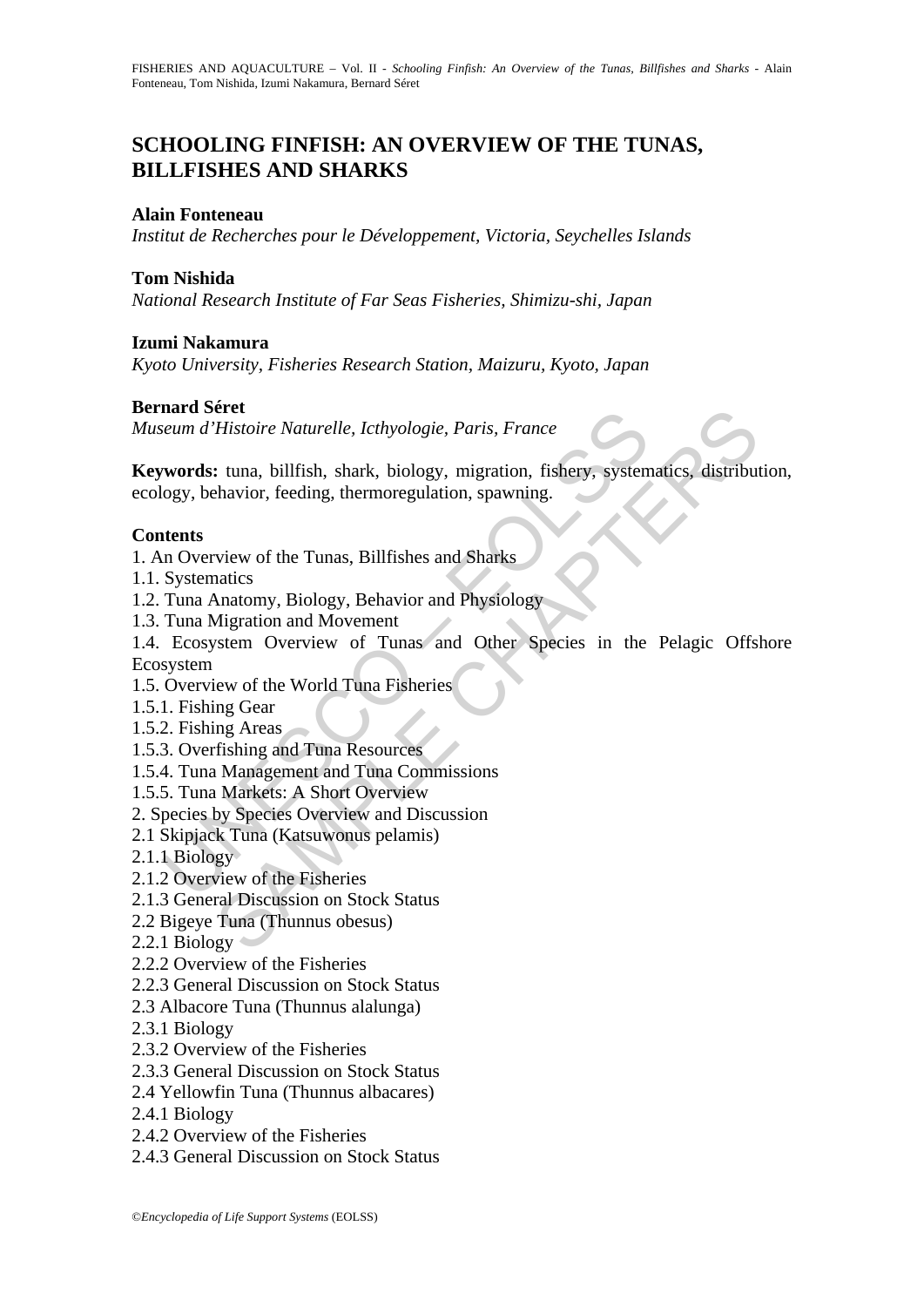## 2.5 Northern Bluefin Tuna (Thunnus thynnus)

- 2.5.1 Pacific Northern Bluefin Tuna (Thunnus thynnus orientalis)
- 2.5.2 Atlantic Northern Bluefin Tuna (Thunnus thynnus thynnus)
- 2.6 Southern Bluefin Tuna (Thunnus thynnus maccoyii)
- 2.6.1 Biology
- 2.6.2 Overview of the Fisheries
- 2.6.3 General Discussion on Stock Status
- 2.7 Minor Tunas
- 3. Overview of Sharks
- 3.1 Systematics
- 3.2 Biology
- 3.3 Overview of the World Shark Fisheries
- 3.4 Management of Shark Resources
- 4. Billfishes
- 4.1 Systematics
- 4.2 Biology
- 4.3 Overview of the Fisheries
- 4.4 General Discussion on Stock Status
- 4.5 Market
- 5. Recommendations
- Acknowledgements
- Glossary
- Bibliography Biographical Sketches

## **Summary**

illfishes<br>
Systematics<br>
Systematics<br>
Biology<br>
Overview of the Fisheries<br>
Market<br>
ecommendations<br>
Market<br>
ecommendations<br>
mary<br>
starticle gives an overview of tunas, billfishes and sharks, and is<br>
species living in offshore S<br>
S<br>
S<br>
S<br>
S<br>
New of the Fisheries<br>
I Discussion on Stock Status<br>
lendations<br>
lendations<br>
lendations<br>
lendations<br>
lendations<br>
gives an overview of tunas, billfishes and sharks, and is primarily about<br>
it is using in offsh This article gives an overview of tunas, billfishes and sharks, and is primarily about all the species living in offshore pelagic areas. The systematics of each of these three groups is first discussed, and then their major biological and environmental peculiarities are described and reviewed. Movement patterns known for the various tuna and billfish species are compared. A description of the major fisheries exploiting tunas, billfishes and sharks is given, comparing the fishing zones, the trends in catches, and the levels of exploitation of the major stocks. The future prospects of the major stocks are discussed.

## **1. An Overview of the Tunas, Billfishes and Sharks**

## **1.1. Systematics**

Tunas and billfishes are all members of the Scombroidei suborder; tunas and related species comprise a single family, the Scombridae, while billfishes are members of two families, Istiophoridae and Xiphiidae.

The family Scombridae is composed of a limited number of 49 species belonging to 15 genera (see Figure 1).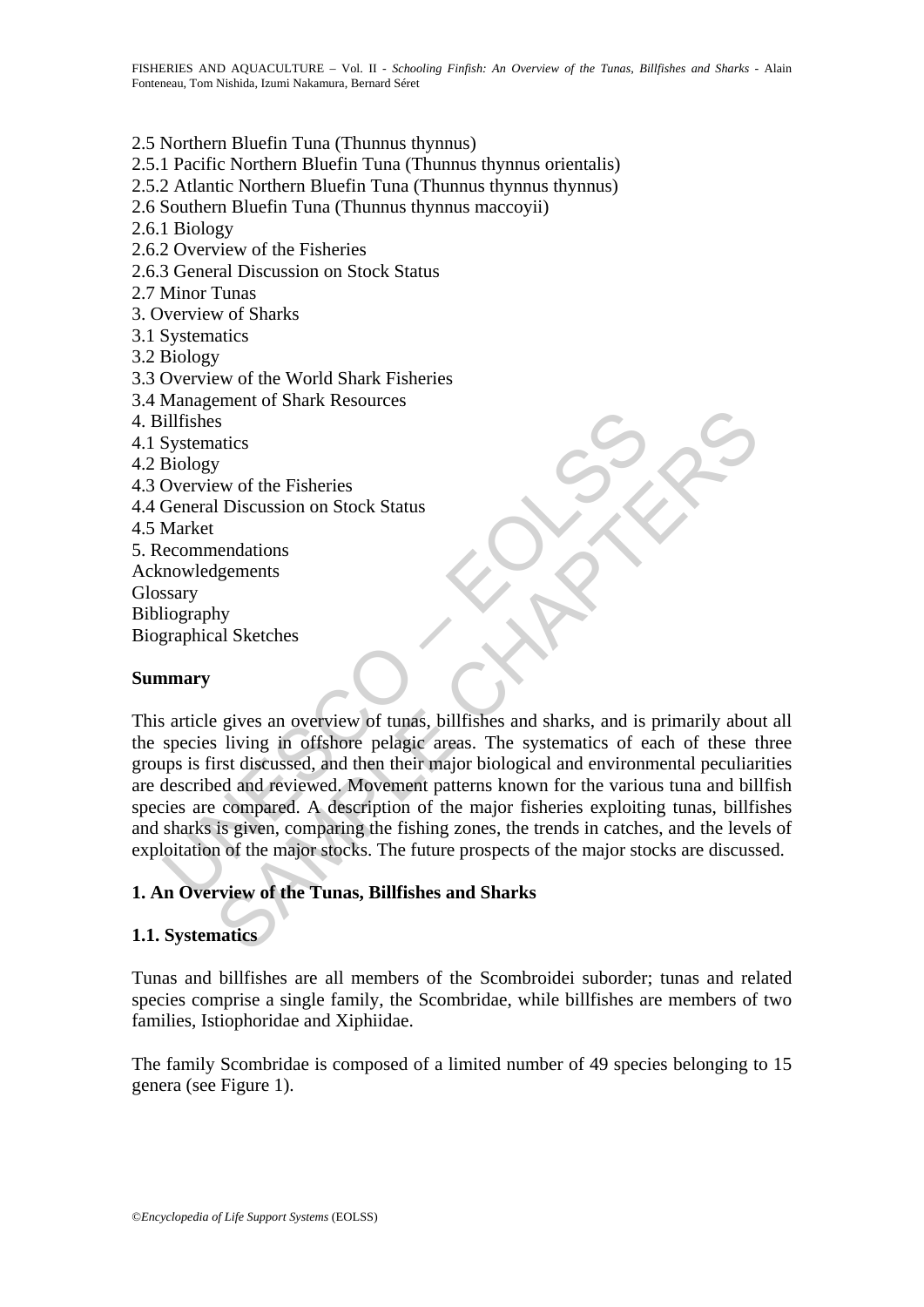FISHERIES AND AQUACULTURE – Vol. II - *Schooling Finfish: An Overview of the Tunas, Billfishes and Sharks* - Alain Fonteneau, Tom Nishida, Izumi Nakamura, Bernard Séret



Figure 1. Classification of tunas within the Scombridae family.

Gasterochisma<br>
Figure 1. Classification of tunas within the Scombridae f:<br>
majority of commercial tuna species belong to the subfamily S<br>
P Thunnini, the most evolved group of tunas. The main species me<br>
the following: ski Gasterochisma<br>
Figure 1. Classification of tunas within the Scombridae family.<br>
Figure 1. Classification of tunas within the Scombridae family.<br>
Ity of commercial tuna species belong to the subfamily Scombrinae and<br>
Itowin The majority of commercial tuna species belong to the subfamily Scombrinae and the tribe Thunnini, the most evolved group of tunas. The main species members of this tribe are the following: skipjack tunas *Katsuwonus pelamis*, bigeye tuna *Thunnus obesus*, yellowfin tuna *Thunnus albacares*, albacore tuna *Thunnus alalunga*, the northern bluefin tuna *Thunnus thynnus thynnus* and *Thunnus thynnus orientalis*, and the southern bluefin tuna *Thunnus thynnus maccoyi*. Two other genera, the little tuna *Euthynnus alletteratus* and frigate or bullet tunas *Auxis thazard* and *A. rochei*, are also members of the same tribe, but they are of much less commercial importance. The same subfamily Scombrinae also has three other tribes, the Sardini, Scomberomorini and Scombrini, with a total of 35 tuna species, most of them of small sizes and of less commercial importance, being primarily fished in coastal waters, often significantly, but not used by the canning industry.

The main morphological characteristics of the Scombridae family are an elongated body and a deeply forked caudal fin, two dorsal fins, finlets behind the dorsal and the anal fins, and two small keels of each side of the caudal peduncle. The tribe Thunnini is the only one amongst the bony fishes to possess a thermoregulatory circulatory system allowing conservation of metabolic heat in their bodies.

The origin of tunas is still uncertain. However it is hypothesized that they are quite recent in terms of evolution, being closely linked with large pelagic ancestors (for instance the genus *Palaeothunnus*, *Woodwardella* or *Thunnus secretus*) from the late Miocene and early Oligocene (e.g.50 to 30 million years ago).

## **1.2. Tuna Anatomy, Biology, Behavior and Physiology**

Tunas and billfishes are pelagic fishes inhabiting the upper layers of the open seas in the Atlantic, Indian and Pacific oceans. They are biologically advanced species, remarkably well adapted to a wide range of ecosystems in the upper oceanic environment, primarily in the intertropical areas, and to a less degree, the temperate areas. Their body form is streamlined for rapid and continuous swimming, and also over large distances. All tuna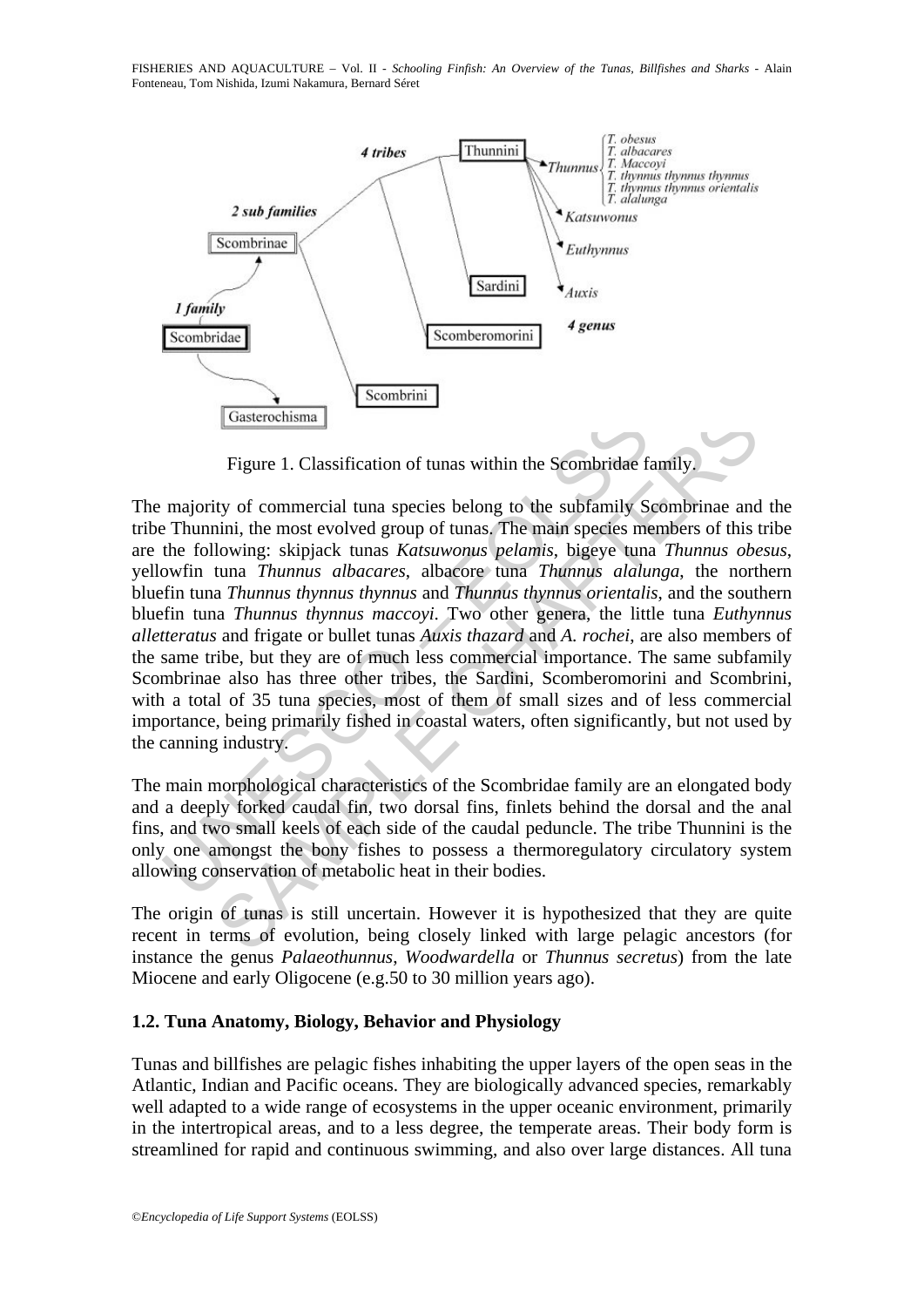species show, to a variable degree, a fusiform body and a high ratio forked tail, which is typical of fast swimming fishes, and elaborate keels which reduce drag and accelerate water movement. Maximum burst speeds over 70 km h<sup>-1</sup> have been recorded for yellowfin and bluefin tunas. Most tuna species also show a typical color pattern, with a dark blue or green metallic back, changing to silver on the belly; these colors are typical of most pelagic fishes.

Tunas need to swim constantly with their mouth open in order to supply oxygenated water to their gill surfaces. Most tunas require a good supply of oxygen because of their high metabolic rates, but all tuna species have large hearts and large volume of blood. They are also fully efficient at absorbing the oxygen dissolved in the water, even at low oxygen rates, since they show a large absorbing surface in their gills and a high proportion of hemoglobin in their blood. The oxygen requirements are variable among the tuna species.

circulatory system of tunas is unique among fishes, because<br>serve or dissipate heat, when needed. They have a vascular heat ease<br>not on distain an internal temperature warmer than the surrounding<br>in to maintain an internal ecies.<br>
atory system of tunas is unique among fishes, because they can eif dissipate heat, when needed. They have a vascular heat exchanger allouintain an internal temperature warmer than the surrounding water (reachind se The circulatory system of tunas is unique among fishes, because they can either conserve or dissipate heat, when needed. They have a vascular heat exchanger allowing them to maintain an internal temperature warmer than the surrounding water (reaching a potential excess of more than 10°C for a temperate tuna like the bluefin tuna). This warm internal temperature has various advantages for tunas: it gives more flexibility to swim efficiently at a wide range of temperatures, allowing feeding within a larger zone, and giving access to more temperate and richer areas. The thermoregulatory systems are different for small tropical tunas, such as skipjack or small bigeye and small yellowfin, which swim in warm waters. Their daily metabolic priority is to eliminate calories. In contrast, large temperate tunas such as bluefin or albacore and adult bigeye or yellowfin, often face two opposite physiological problems:

- A need to eliminate calories when they are swimming in warm waters in which they must prevent overheating. This excessive warming can be compensated by two systems. First they can use a behavioral response, as most tunas can do short dives into the cold deep waters, which can quickly produce a rapid cooling of the body (this was well shown by sonic tagging done on bigeye by Holland). Second, they can also use vascular shunts, which bypass the heat exchanger when necessary.
- A need to reduce the loss of calories from their body, when they are swimming in cold waters. When these tunas are swimming in deep waters in tropical areas, they can move very quickly to the supra-thermoclinal waters, where they will warm up. When they are swimming in cold surface waters at high latitudes, they have no practical possibility of encountering warm waters in their immediate vicinity. In such areas, the conservation of calories becomes a vital issue.

These thermoregulatory devices allow the tuna family to occupy all the epipelagic layers of the world oceans, between the surface and a depth of approximately 500 meters or even deeper, between latitudes 60°N and 50°S.

Tunas show a very large spawning potential and most species are able to spawn millions of eggs during each spawning period, which is several times each year. Most tunas and billfishes show an amazing growth potential, especially during their juvenile stages.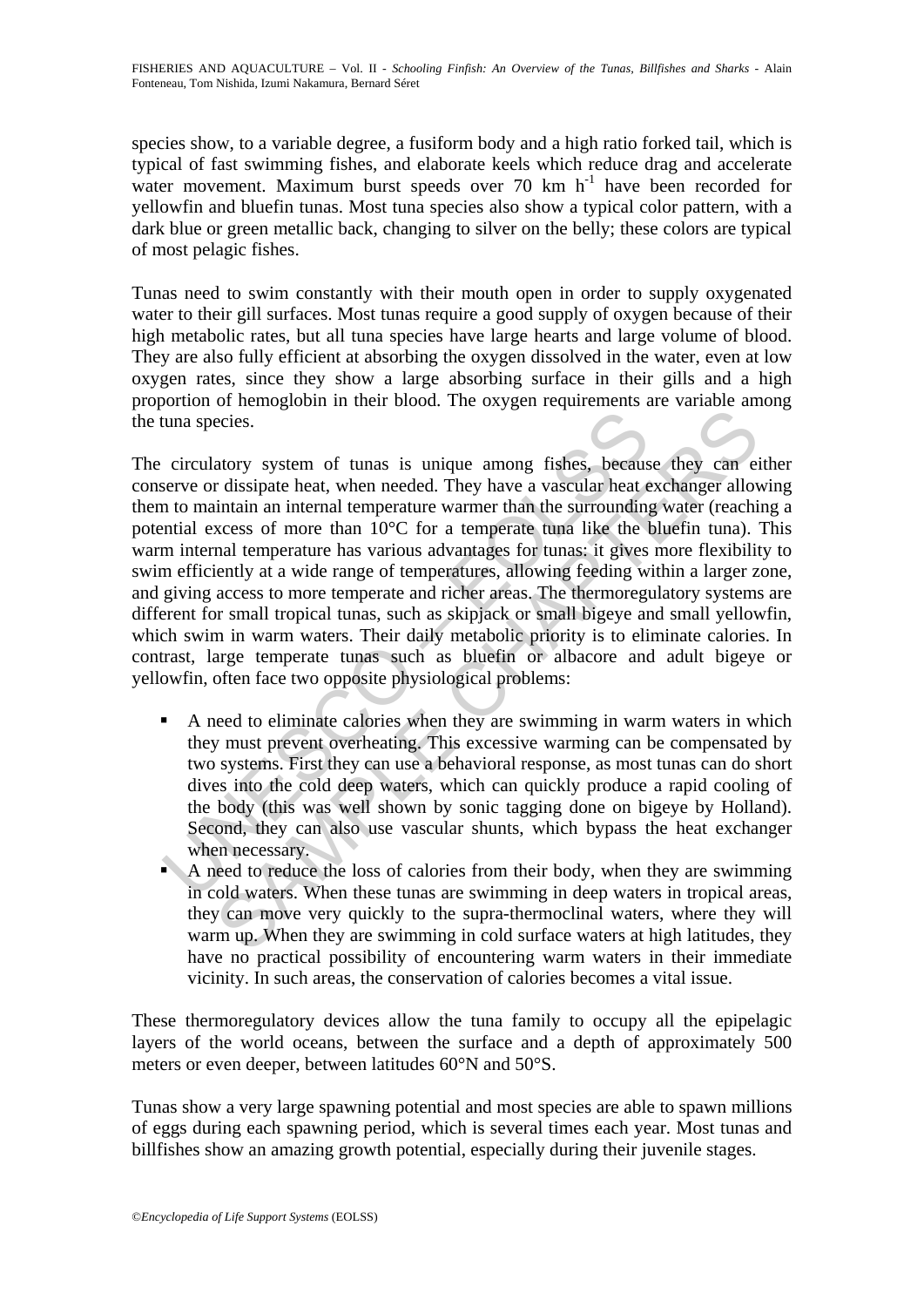Another major behavioral characteristic of most tuna species is their natural tendency to school: schooling is an aggregation by mutual attraction which provides protection against predation, facilitates efficient reproduction and reduces drag when moving. These tuna schools are often monospecific, but they are sometimes plurispecific, with tunas of similar sizes, generally small fishes. Tropical tuna schools also show a worldwide tendency to be associated with floating objects (natural or artificial, anchored or drifting). Large biomasses of tunas, for instance 20 to 50 tonnes of tunas, and often more, are commonly taken in each set done on such floating object. Various other species of fishes, such as dolphin fish, sharks, billfishes, triggerfish, etc., are also often associated with these flotsam schools. This behavior is not clearly understood, as the food available for tunas associated with these flotsams is not sufficient to feed such large biomasses of tunas. Furthermore, there is a good probability that small tunas may starve when they stay too long under the flotsam, and also possibly face a higher risk of predation by large tunas, sharks and billfishes living under the flotsam.

## **1.3. Tuna Migration and Movement**

lation by large tunas, sharks and billfishes living under the flotsam<br> **Tuna Migration and Movement**<br>
h biologists and lawyers most often classify tunas and billfishe<br>
hatologists and lawyers most often classify tunas and by large tunas, sharks and billfishes living under the flotsam.<br>
Migration and Movement<br>
gists and lawyers most often classify tunas and billfishes as being "hi<br>
species" (Caracas law of the sea). This biological character Both biologists and lawyers most often classify tunas and billfishes as being "highly migratory species" (Caracas law of the sea). This biological characteristic is really a major one for most tuna species. Tuna migratory behavior has been well proven by various tagging programs conducted worldwide on several tuna species and stocks. These tagging data have provided the strongest and most convincing evidence that most tunas (and also billfishes) can easily move over large distances, often within short periods of time. Various tagging techniques have been used to study the tuna movements; these include:

- **Plastic spaghetti tags, have been widely used worldwide to tag great numbers of** tunas, allowing the evaluation of the movement patterns of entire populations. This traditional tagging technique was the most commonly used by scientists during the last 50 years.
- Significant numbers of individual tunas have also been tagged with sonic tags since the early 1970s. Research vessels followed each of the tagged tunas over several hours or days, in order to follow their short-scale vertical and horizontal movements. These sonic taggings have provided large amounts of information on most tuna and billfish species in the three oceans.
- Archival tags were developed more recently by Australian scientists, and have been used to provide records of the daily vertical and geographical movements of large individual tunas (bluefin tuna and bigeye) over long periods of time.
- Pop up archival tags are tags which can be released after a given period, planned in advance by scientists. They can also transmit data by satellite after being released from the fishes, thus increasing the amount of information collected during the study period. These new tags are highly valuable, because they can be recovered at a given time, independently of the fisheries. This characteristic is extremely useful, as tunas can often move into unfished areas (where they cannot be recovered), or because some fishermen may not be cooperative in reporting their tag recoveries.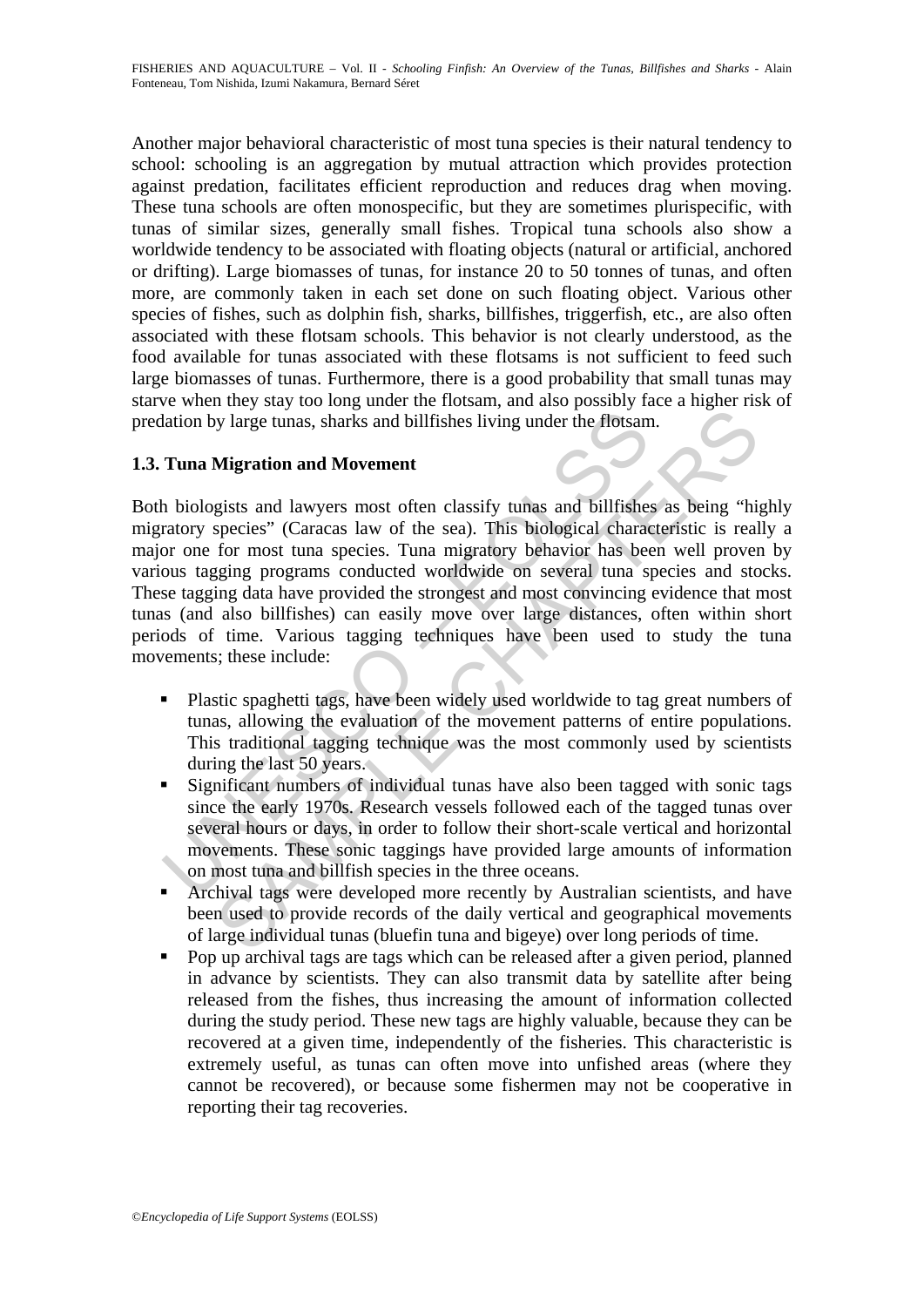Migration patterns are highly different among the various tuna species. The potential to migrate over large distances tends to be in proportion to the size of the fishes: small tunas (juveniles of large species, or small tuna species) in general tend to show smaller movements than large individuals. This is, for example, the case when comparing skipjack and bluefin movements:

- Individual skipjack can do large-scale movements (well proven by various long distance recoveries of tagged skipjack), but it appears that on the average, the real exchange of skipjack biomasses between remote areas is quite limited. Small tunas, again such as skipjack, cannot survive a long period in cold waters (for instance less than  $20^{\circ}$ C). They will then stay most of their life in the vicinity of warm waters, showing a more or less continuous spawning activity when they are in those warm waters (above 25°C).
- The opposite behavior is shown by large tunas such as bluefin (or billfishes) which will more frequently conduct long di<br>These large adult tunas tend to seasonally migrate each year b<br>zone (most often in cold waters, often is opposite behavior is shown by large tunas such as bluefin or adult yello<br>billfishes) which will more frequently conduct long distance migraties<br>ee large adult tunas tend to seasonally migrate each year between the fee<br> The opposite behavior is shown by large tunas such as bluefin or adult yellowfin (or billfishes) which will more frequently conduct long distance migrations. These large adult tunas tend to seasonally migrate each year between the feeding zone (most often in cold waters, often located at temperate latitudes) and the spawning zones. The spawning zones are most often located in warm waters, in the subtropical or equatorial areas. These spawning areas are often typical of each species, or each subpopulation. In each of these spawning zones, tunas are searching, often over a short period of time, for the combination of the specific environmental conditions that will allow good survival for their larvae and early juveniles. It appears that many tunas show very precise spawning and feeding locations (for instance yellowfin, albacore and bluefin). They are probably sensitive to the earth's magnetic fields, since they use magnetite particles which work as a compass. This internal compass is probably used in combination with other environmental clues (visual, olfactory, water currents, etc.). These biological facilities allow tunas to carry out fast and efficient transoceanic migrations between their spawning and their feeding zones. It is not proven whether tunas show a strict homing behavior, allowing each individual to return to the precise stratum of its birth (exact location and date). This hypothesis is probably realistic for various tuna species, such as bluefin, albacore and possibly yellowfin tuna. The homing behavior is, for instance, quite clear for southern bluefin, as the adults of this stock, which are scattered at around latitude 40°S around the Antarctic, need to migrate in to their small and unique spawning zone located south of Java. Homing is also a realistic hypothesis for the Atlantic yellowfin, since multiple transatlantic recoveries have been observed each year, from spawning yellowfin tagged off the US coast, and recovered off West Africa in spawning condition.

Various studies have been developed since the early 1980s, using various genetic techniques, to better evaluate the genetic heterogeneity within each tuna species (between samples taken in various geographic areas). Among other goals, these analyses target a better evaluation of the genetic homogeneity (or heterogeneity) of the various tuna stocks. The studies have provided, for various tuna species and stocks, especially during recent years, a much better understanding of the genetic structure within and between oceans. Further improvement of the analytical technique, and the analysis of larger samples covering larger zones, are expected in the near future, to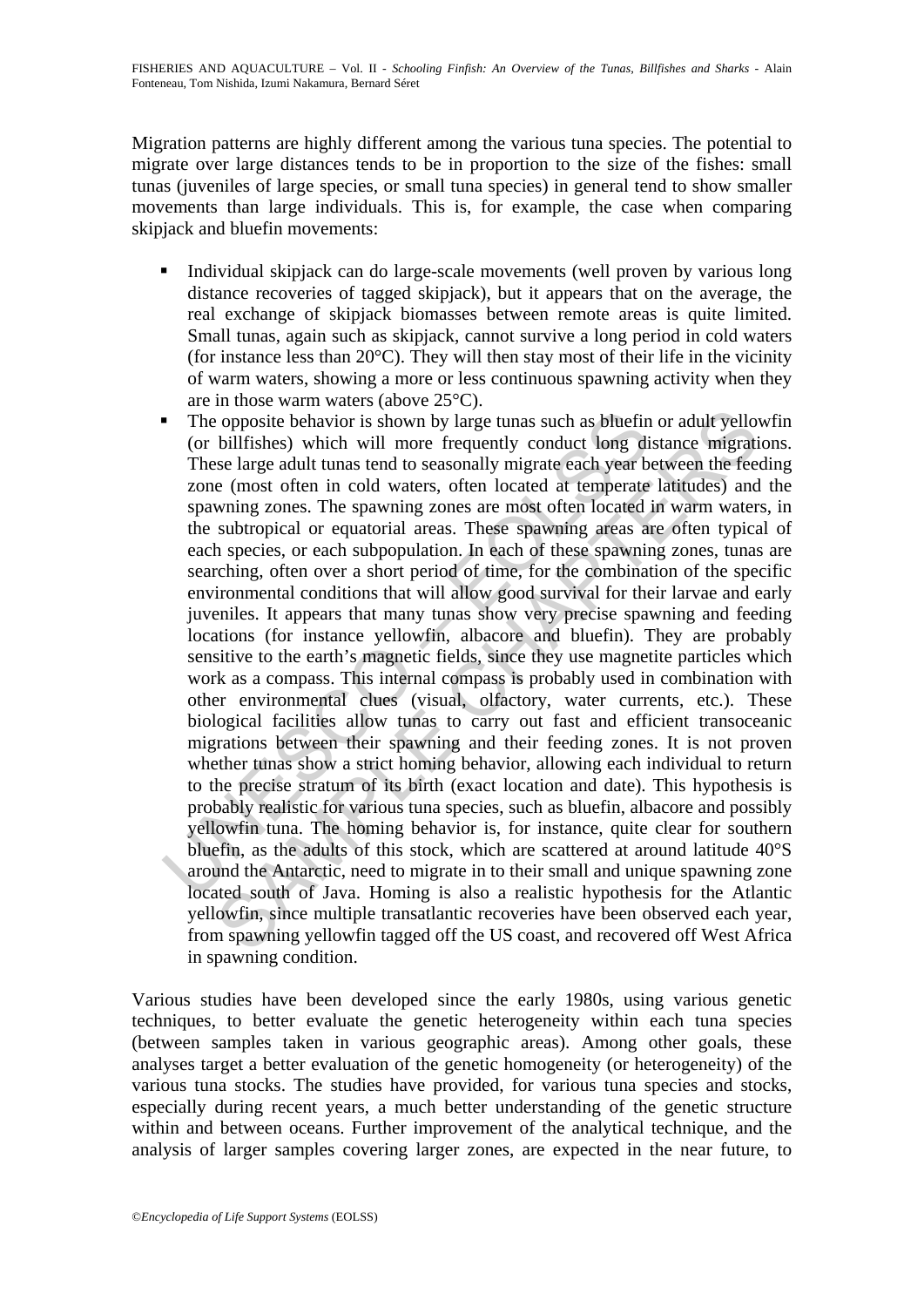provide more valuable information on the structure of tuna populations and stocks. However, most tuna experts think that these genetic techniques will never replace the tagging programs, since tagging will remain the only way to provide a huge amount of diverse quantitative information on the various tuna movements (at various scales). Modern tagging using the various types of tags, and genetics, will probably both be used in future tuna investigations.

## **1.4. Ecosystem Overview of Tunas and Other Species in the Pelagic Offshore Ecosystem**

bed to live within a combination of the various pelagic ecosystem<br>sequence, it is striking to observe that the major tuna species are<br>e oceans—Pacific, Indian and Atlantic, where each species are<br>e oceans—Pacific, Indian a Five within a combination of the various pelagic ecosystems worldwide.<br>
Live within a combination of the various pelagic ecosystems worldwide.<br>
Lee, it is striking to observe that the major tuna species are distributed in Tunas are fishes perfectly well adapted to the oceanic environment worldwide. The interesting ecological peculiarity of this group is that few tuna species have colonized most of the epipelagic waters in the World Ocean. Each tuna species is now perfectly adapted to live within a combination of the various pelagic ecosystems worldwide. As a consequence, it is striking to observe that the major tuna species are distributed in the three oceans—Pacific, Indian and Atlantic, where each species occupies similar ecosystems. Skipjack tunas, for instance, are mostly abundant in the warm equatorial ecosystems, while the albacore occupies each of the oceanic gyres (north and south of the equatorial ecosystems). Bluefin tunas primarily occupy the temperate ecosystems at the northern and southern limits of the gyre occupied by the albacore, while various small tunas, such as the genus *Sarda*, or the little thunny genus *Euthynnus*, are mostly abundant in the epipelagic waters of the coastal ecosystems. The behavior and migratory patterns of each species are also very similar in the three oceans. These ecological similarities are not surprising, as they are simply the consequence of homogeneous biological characteristics for each tuna species, independently of the ocean, and of the great similarities between the various pelagic ecosystems.

Tunas, billfishes and sharks are the major and few top predators fished in the offshore pelagic ecosystems. Few other species (such as squids or salmon) are significantly fished in these offshore areas. Large mammals, with very large biomasses, much larger than tunas, are not significantly caught by any fishery. The various mammal populations are presently (at the beginning of the twentieth century) showing a slow increasing trend in their biomasses, and probably increasing competition with tunas. All these apex predators—tunas, billfishes, sharks and mammals—are consumers of pelagic fauna, primarily relatively smaller individuals: a wide and heterogeneous group of epipelagic (including small size and juvenile tunas) and mesopelagic fishes, mollusks (squids) and crustaceans (pelagic shrimps and crabs). Part of this food targeted by tunas, such as herring, mackerels, sandeels or anchovies, is also taken from the continental shelf ecosystems. All tunas and billfishes also show a wide flexibility in their feeding behavior: most of these species are opportunistic predators feeding on a large range of suitably sized forage fishes, crustaceans, squids and even siphonophores (medusae). They can be described as opportunistic feeders. Most tuna species can target a wide range of potential preys at different seasons or in its range of habitat and feeding areas. Most of this food available to the predators in the offshore epipelagic or mesopelagic layers is still primarily unfished, since most of the world fisheries are targeting mainly the coastal or bottom resources. It should also be noted that large adult tunas have few predators because of their sizes, and are only the potential preys of toothed whales, large billfishes and large sharks. Juvenile tunas must face a potential predation from a much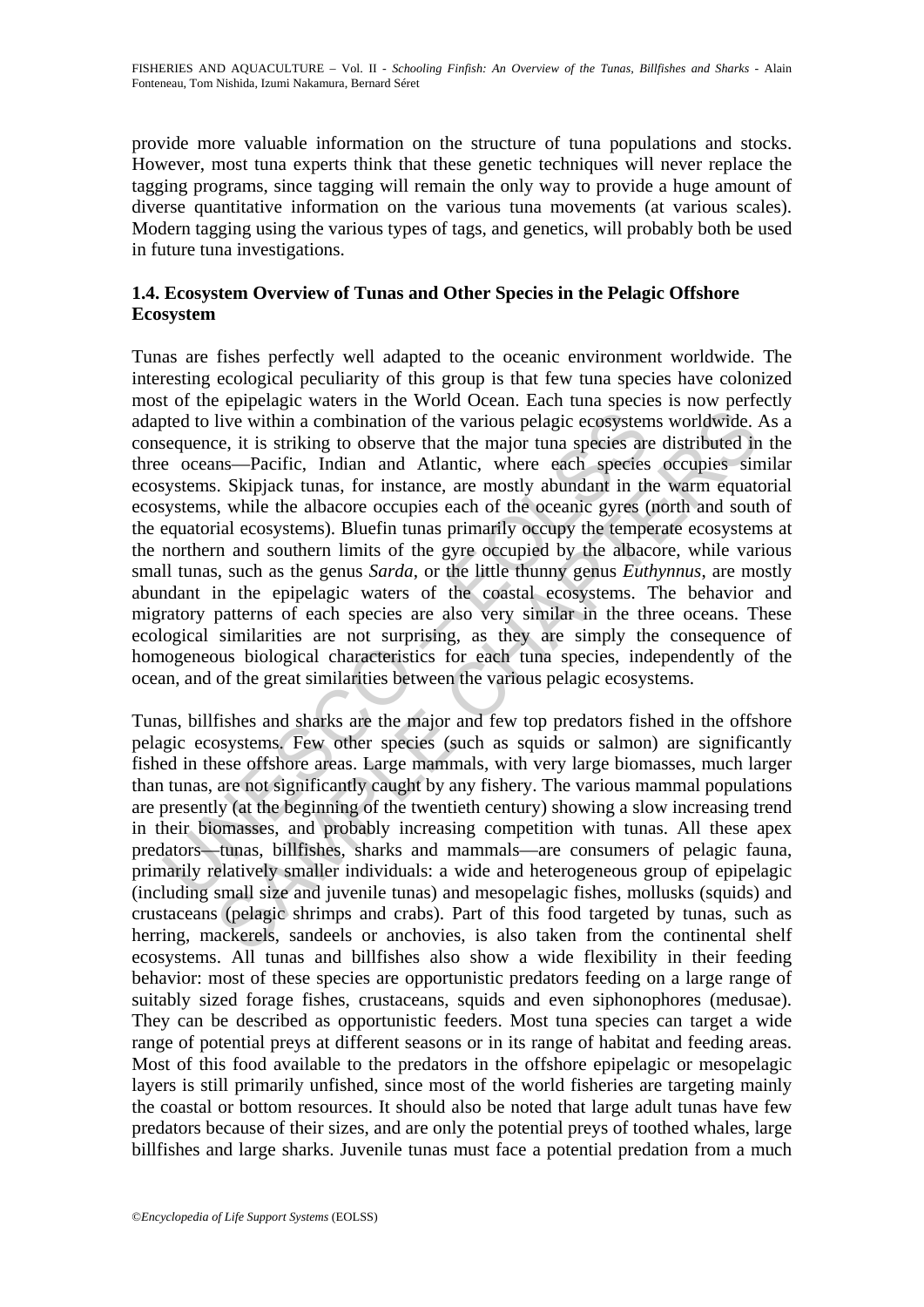larger group of species including various species of adult tunas, and their own parents (cannibalism being significantly observed among tunas). A peculiar case of predation, frequently observed on longliners, is the predation by mammals (mainly from the genera *Orca* and *Pseudorca*) of tunas and billfishes which are already hooked on the lines. This predation is highly variable in time and area strata, but predation rates of 30% and more have been observed during some fishing operations by longliners.

-

-

-

# TO ACCESS ALL THE **38 PAGES** OF THIS CHAPTER,

Visit: http://www.eolss.net/Eolss-sampleAllChapter.aspx

#### **Bibliography**

Visit: http://www.eolss.net/Eolss-sampleAllChapter<br>Visit: http://www.eolss.net/Eolss-sampleAllChapter<br>iography<br>tete B. B. and Nauen C. E. (1983). Scombrids of the World. An Annotated ana<br>mas, Mackerels, Bonites and Related US ACCESS ALL THE 36 PAGES OF THIS CHAPTER,<br>
Visit: http://www.eolss.net/Eolss-sampleAllChapter.aspx<br>
s. and Nauen C. E. (1983). Scombrids of the World. An Annotated and Illustrated Catal<br>
celeverels. Bonies and Related S Collette B. B. and Nauen C. E. (1983). *Scombrids of the World. An Annotated and Illustrated Catalogue of Tunas, Mackerels, Bonites and Related Species Known to Date*. FAO Fisheries Synopsis No. 125, FAO Species Catalogue, Volume 2, 137 pp. Rome: FAO. [This FAO document presents the systematics of scombrids.]

Doumenge F. (1998). L'histoire des pêches thonières. *Symposium sur le Thon Organisé par l'ICCAT*. (ed. J. S. Beckett). Actes du ICCAT Rec. Doc. Sci. Vol L(2), 753-803. [This document offers a global historical overview of the major tuna fisheries.]

FAO (1998). *International Plan of Action for the Conservation and Management of Sharks. Consultation on the Management of Fishing Capacity, Shark Fisheries and Incidental Catch of Seabirds in Longline Fisheries*. Document FI:CSS/98/3, October 1998. Rome: FAO Fisheries Department.

Fonteneau A. (1997). *Atlas of Tropical Tuna Fisheries; World Catches and Environment*, 192 pp. Paris: ORSTOM Editions. [This document shows the changes of tuna fishing zones worldwide since 1955, and as a function of the environment.]

Freon P. and Misund O. (1998). *Dynamics of Pelagic Fish Distribution and Behavior. Effects on Fisheries and Stock Assessment*, 348 pp. Oxford: Fishing News Books. [This book provides a comprehensive discussion of fish behavioral peculiarities, including those of tunas, and their effect upon fisheries.]

Longhurst A. (1998). *Ecological Geography of the Sea*, 398 pp. London: Academic Press. [This book introduces a comprehensive overview of pelagic ecosystems worldwide.]

Nakamura I. (1985). FAO species catalogue. vol. 5. *Billfishes of the World. An Annotated and Illustrated Catalogue of Marlins, Sailfishes, Spearfishes and Swordfishes Known to Date*. FAO Fisheries Synopsis No. 125, FAO Species Catalogue, Volume 5, 65 pp. Rome: FAO. [This document presents an overview of the systematic of billfishes.]

Olson R. J. (1986). Apex predation by yellowfin tuna (*Thunnus albacares*): independent estimates from gastric evacuation and stomach contents, bioenergetics and cesium concentration. Canadian Journal of. Fisheries and Aquatic Sciences **43** (9) 1760-1775. [This paper presents original information and analysis upon yellowfin tuna feeding.]

Pepperel J. G. (ed.) (1992). *Sharks: Biology and Fisheries.* (Proceedings of an International Conference on Shark Biology and Conservation, Taronga Zoo, Sydney, Australia, 25 February–1 March, 1991), 349 pp. Collingwood (Australia): CSIRO Editions. [A good review of shark biology and fisheries.]